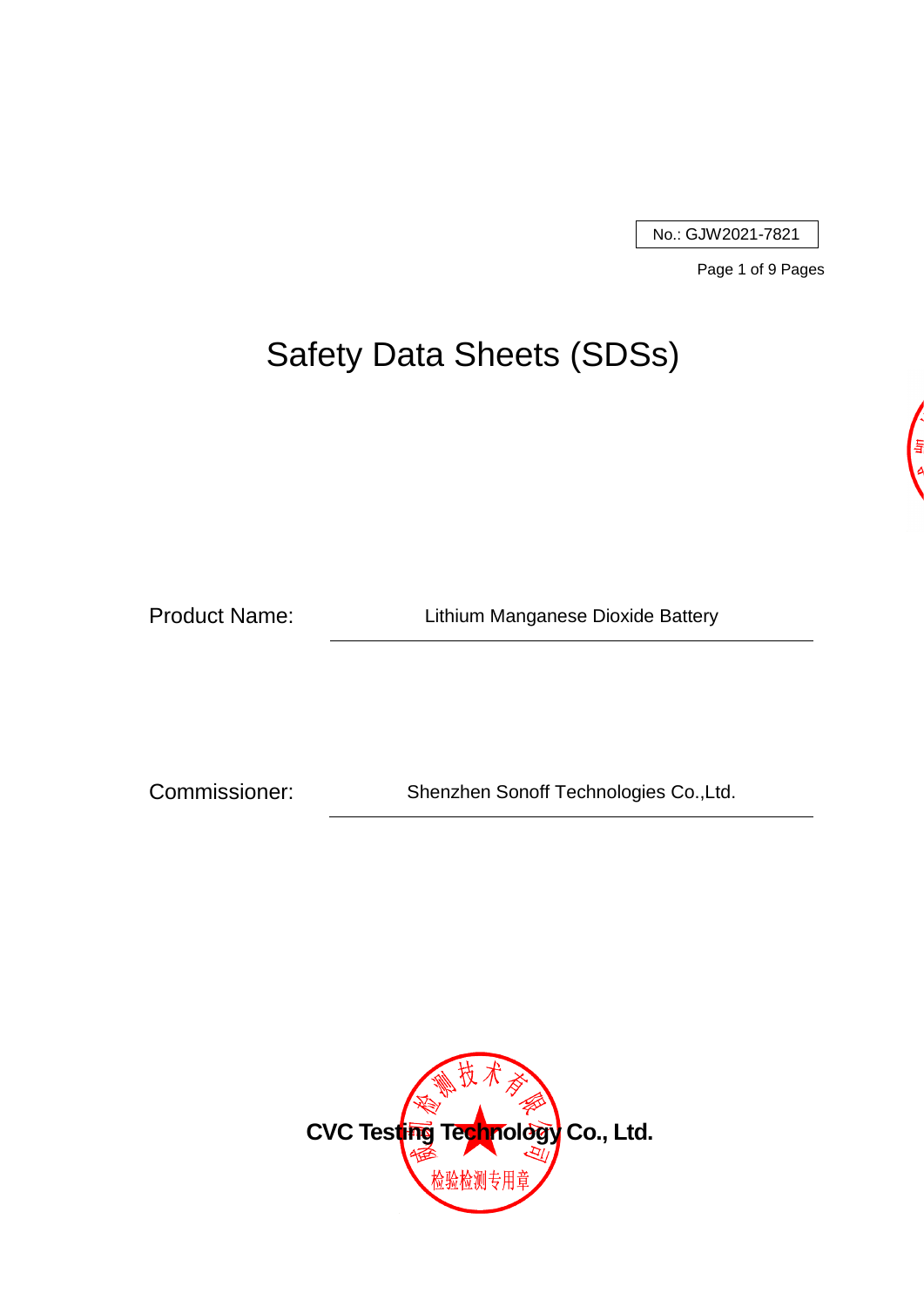| Ref, No.: GJW2021-7821                           | Page 2 of 9 Pages                                                                       |  |
|--------------------------------------------------|-----------------------------------------------------------------------------------------|--|
| Name of Product                                  | Lithium Manganese Dioxide Battery                                                       |  |
| Type/Mode                                        | 3V 600mAh<br>CR2450                                                                     |  |
| Commissioned by                                  | Shenzhen Sonoff Technologies Co., Ltd.                                                  |  |
| Commissioner<br>address                          | 3F & 6F, Bld A, No. 663, Bulong Rd, Shenzhen, GD, China                                 |  |
| Supplier                                         | YICHANG POWER GLORY TECHNOLOGY CO., LTD.                                                |  |
| Supplier address                                 | NO.19, XIANFENG ROAD, XIAOTING DISTRICT, YICHANG<br>CITY, HUBEI PROVINCE, CHINA         |  |
| Inspection<br>according to                       | Globally Harmonized System of Classification and Labelling of<br>Chemicals (GHS, Rev.8) |  |
| Emergency<br>telephone number                    | +86-18923459234                                                                         |  |
| <b>Remarks</b>                                   |                                                                                         |  |
| <b>Ensear of CV</b><br><b>检验检测专用单e 2022.1.13</b> |                                                                                         |  |

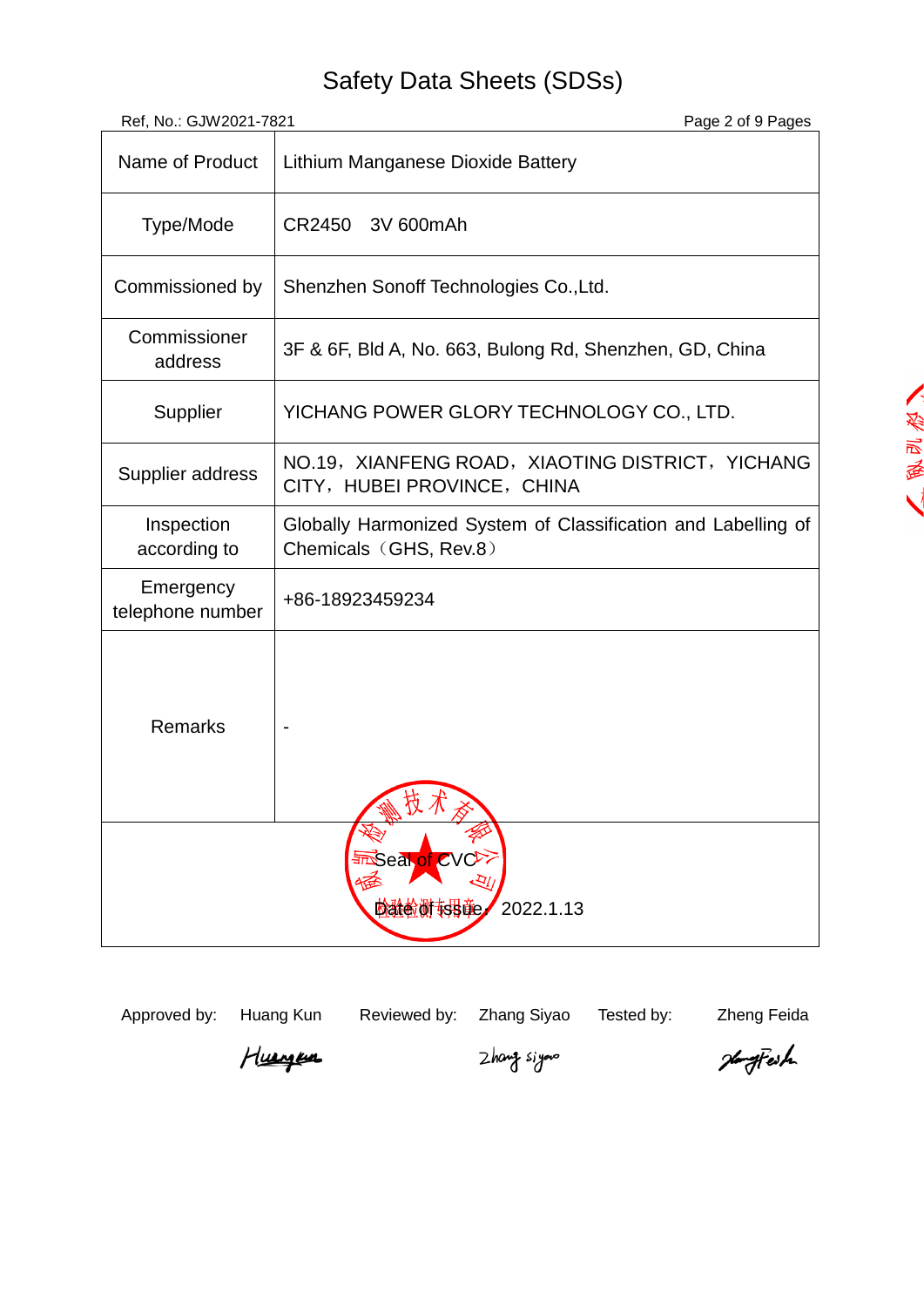Ref, No.: GJW2021-7821 **Page 3 of 9 Pages** 

### **SECTION 1:PRODUCT AND COMPANY IDENTIFICATION**

#### **Product Identifier**

Product name: Lithium Manganese Dioxide Battery Model: CR2450

#### **Other means of identification**

Synonyms: None

### **Relevant identified use of Product and uses advised against**

Recommended Use: Applied to remote control of battery products

Uses advised against: Don't disassemble, impact, crush, put into fire or water, don'

t use above 60 ℃!

### **Details of the Supplier of the safety data sheet:**

Name: YICHANG POWER GLORY TECHNOLOGY CO., LTD. Address: NO.19, XIANFENG ROAD, XIAOTING DISTRICT, YICHANG CITY, HUBEI PROVINCE, CHINA Telephone: 18666297196 Fax:- Postcode:- E-mail address: ll@szlijia.com

#### **Emergency telephone number**

Company Emergency Phone Number: +86-18923459234

## **SECTION 2: HAZARDS IDENTIFICATION**

### **Classification**

The lithium content of the product is 0.17 g, it is belong to lithium metal battery.

*The product is tested according to Section 38.3 of the Recommendations on the Transport of Dangerous Goods, the test report number: RZUN2021-7206*

### **Other information**

Caution! Avoid short circuit place in high temperature environment, put into water, or damage the shell.

### **SECTION 3: COMPOSITION/INFORMATION ON INGREDIENTS**

#### **Chemical characterization:** Mixtures

**Description:**Chemical power supply based on nonaqueous electrolyte. Composed by positive electrode, negative electrode, diaphragm, electrolyte and shell.

Hazardous ingredients:

| ommonش               | Chemical | Concentration     | CAS No. |        |
|----------------------|----------|-------------------|---------|--------|
| <b>Chemical Name</b> | Formula  | $\frac{(0)}{(0)}$ |         | EC No. |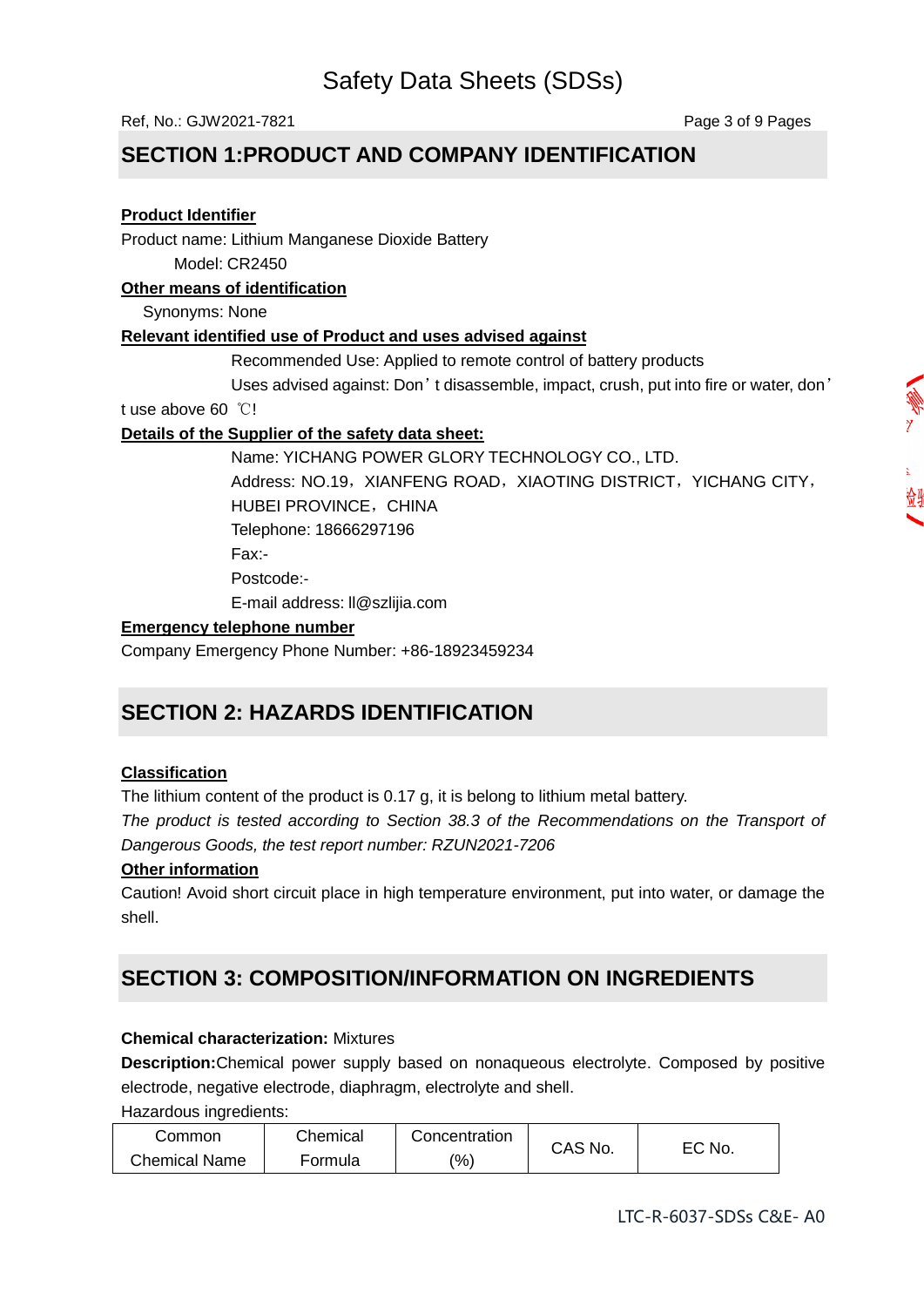| Ref, No.: GJW2021-7821<br>Page 4 of 9 Pages |                    |                      |                        |                        |
|---------------------------------------------|--------------------|----------------------|------------------------|------------------------|
| Lithium                                     | $\mathsf{L}$       | 2.39 (0.165<br>gram) | 7439-93-2              | 231-102-5              |
| Propylene<br>Carbonate                      | <b>PC</b>          | 8.0                  | 108-32-7               | 203-572-1              |
| Manganese<br>dioxide                        | MNO <sub>2</sub>   | 34.0                 | 1313-13-9              | 215-202-6              |
| 1,2-Dimethoxyeth<br>ane                     | <b>DME</b>         | 5.3                  | $110 - 71 - 4$         | 203-794-9              |
| Lithium<br>perchlorate                      | LICLO <sub>4</sub> | 1.0                  | 7791-03-9              | 232-237-2              |
| Graphite                                    | C                  | 5.0                  | 7782-42-5<br>1333-86-4 | 231-955-3<br>215-609-9 |
| Polypropylene                               | <b>PC</b>          | 2.0                  | 9003-07-0              | 925-345-2              |
| Teflon                                      | <b>PP</b>          | 2.0                  | $9002 - 84 - 0$        | 618-337-2              |
| Stainless steel                             | 430                | 40.31                | 7439-89-6              | 231-096-4              |

Note: N/A=Not apply.

## **SECTION 4: FIRST-AID MEASURES**

### **First aid measures**

Eye Contact: Rinse thoroughly with plenty of water, also under the eyelids. If symptoms persist, call a physician.

Skin Contact: Remove contaminated clothing and shoes. Wash skin with soap and water. In the case of skin irritation or allergic reactions see a physician.

Inhalation: Move to fresh air. If symptoms persist, call a physician.

Ingestion: Do NOT induce vomiting. Drink plenty of water. If symptoms persist, call a physician. Swallowing: Do not induce vomiting. Get medical attention.

### **Most Important Symptoms/Effects**

No information available.

**Indication of any immediate medical attention and special treatment needed**

Inform physician. Treat symptomatically.

### **SECTION 5: FIRE-FIGHTING MEASURES**

### **Suitable Extinguishing Media**

CO2, dry chemical powder, wet sand, plenty of water (for cooling).

Unsuitable Extinguishing Media: No information available.

#### **Protective Equipment and Precautions for Firefighters**

As in any fire, wear self-contained breathing apparatus pressure-demand, MSHA/NIOSH (approved or equivalent) and full protective gear. For example: Wear self-contained respiratory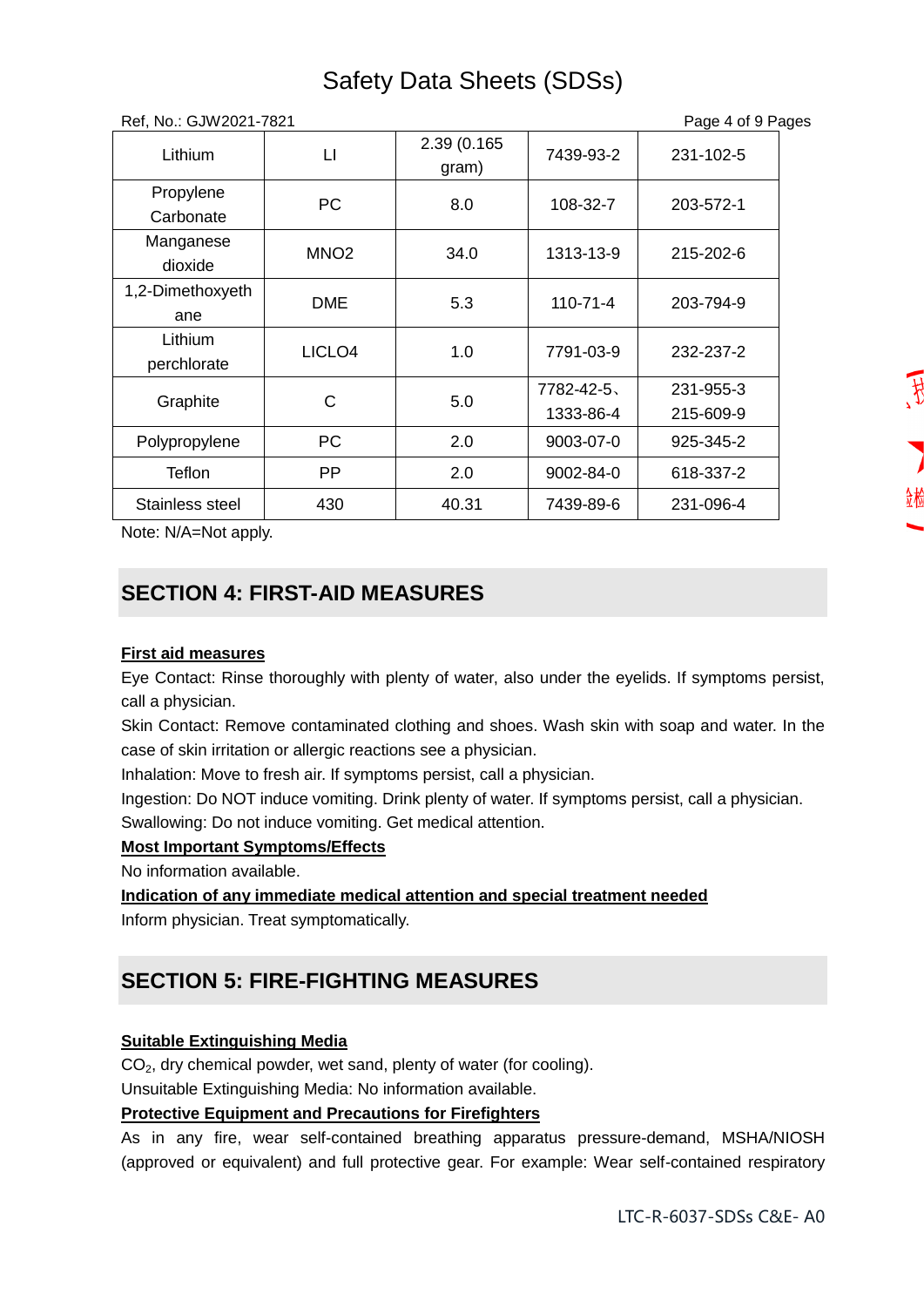#### Ref, No.: GJW2021-7821 **Page 5 of 9 Pages**

protective device. Wear suitable protective clothing and eye/face protection.

#### **Special hazards arising from the substance or mixture:**

Battery may burst and release hazardous decomposition products when exposed to a fire situation. Lithium ion batteries contain flammable electrolyte that may vent, ignite and produce sparks when subjected to high temperature (>150℃), When damaged or abused (e.g. mechanical damage or electrical overcharging); may burn rapidly with flare-burning effect; may ignite other batteries in clothes proximity.

### **SECTION 6:ACCIDENTAL RELEASE MEASURES**

#### **Personal precautions, protective equipment and emergency procedures**

Personal Precautions Avoid contact with eyes.

Refer to section 8 for personal protective equipment. Ensure adequate ventilation. Remove all sources of ignition.

Evacuate personnel to safe areas.

#### **Environmental precautions**

Environmental PrecautionsRefer to protective measures listed in Sections 7 and 8.

Absorb with liquid-binding material (sand, diatomite, acid binders, universal binders, sawdust).

Dispose contaminated material as waste according to item 13.

#### **Methods and material for containment and cleaning up**

Methods for Containment Prevent further leakage or spillage if safe to do so.

Methods for Cleaning up Use personal protective equipment. Dam up. Cover liquid spill with sand, earth or other Non-combustible absorbent material. Pick up and transfer to properly labeled containers. Clean contaminated surface thoroughly.

## **SECTION 7:HANDLING AND STORAGE**

### **Precautions for safe handling**

Keep away from ignition sources, heat and flame. Such batteries must be packed in inner packages in such a manner as to effectively prevent short circuits and to prevent movement which could lead to short circuits. Avoid mechanical or electrical abuse.

More than a momentary short circuit will generally reduce the battery service life. Avoid reversing battery polarity within the battery assembly. In case of a battery unintentionally be crushed, rubber gloves must be used to handle all battery components. Avoid contact with eyes, skin. Avoid inhalation. No smoking at working site. Materials to Avoid: Strong oxidizing agents, Corrosives.

#### **Conditions for safe storage, including any incompatibilities**

Store in a cool, well-ventilated area. Keep away from ignition sources, heat and flame. Such batteries must be packed in inner packages in such a manner as to effectively prevent short circuits and to prevent movement which could lead to short-circuits. Materials to Avoid: Strong oxidizing agents, Corrosives.

### **SECTION 8:EXPOSURE CONTROLS AND PERSONAL PROTECTION**

LTC-R-6037-SDSs C&E- A0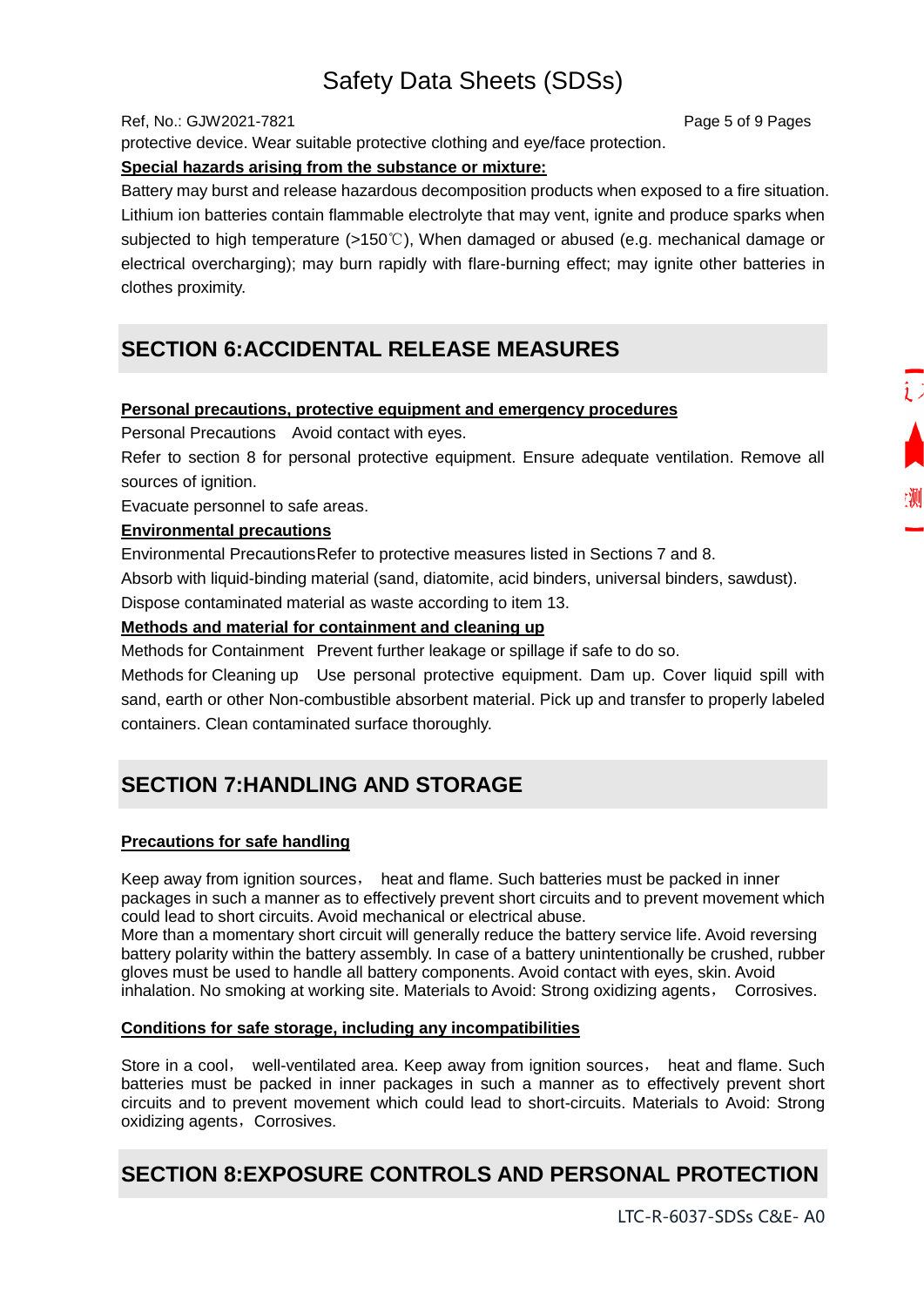Ref, No.: GJW2021-7821 **Page 6 of 9 Pages** 

#### **Engineering Controls:**

Use ventilation equipment if available. Safety shower and eye bath.

#### **Personal Protective Equipment:**

Respiratory System: Not necessary under conditions of normal use.

Eyes: Not necessary under conditions of normal use.

Clothing: Wear appropriate protective clothing. ,

Hand: Safety gloves.

#### **Other Protect:**

No smoking, drinking and eating at working site. Wash thoroughly after handling.

### **SECTION 9: Physical and chemical properties**

| PhysicalState                                | Form: Button                             |                                            |  |  |  |
|----------------------------------------------|------------------------------------------|--------------------------------------------|--|--|--|
|                                              | Color: Silver                            |                                            |  |  |  |
|                                              | <b>Odour: Odourless</b>                  |                                            |  |  |  |
|                                              | Odor Threshold: No information available |                                            |  |  |  |
| Change in condition:                         |                                          |                                            |  |  |  |
| pH, with indication of the concentration     |                                          | Not determined.                            |  |  |  |
| Melting point/freezing point                 |                                          | Not determined.                            |  |  |  |
| Initial boiling point and Boiling range:     |                                          | Not determined.                            |  |  |  |
| <b>Flash Point</b>                           |                                          | Not determined.                            |  |  |  |
| Flammability (solid, gas)                    |                                          | Not determined.                            |  |  |  |
| Upper/lower flammability or explosive limits |                                          | Not determined.                            |  |  |  |
| Auto-ignition temperature                    |                                          | Product is not self-igniting.              |  |  |  |
| Decomposition temperature                    |                                          | Not determined.                            |  |  |  |
| Other Information                            |                                          | No further relevant information available. |  |  |  |

### **SECTION 10: STABILITY AND REACTIVITY**

**Reactivity:** Stable under recommended storage and handling conditions (see section 7).

**Chemical stability:** Stable under normal conditions of use, storage and transport.

**Thermal decomposition/conditions to be avoided:** No decomposition if used according to specifications.

**Possibility of Hazardous Reactions:** None under normal processing.

**Hazardous Polymerization:** Hazardous polymerization does not occur.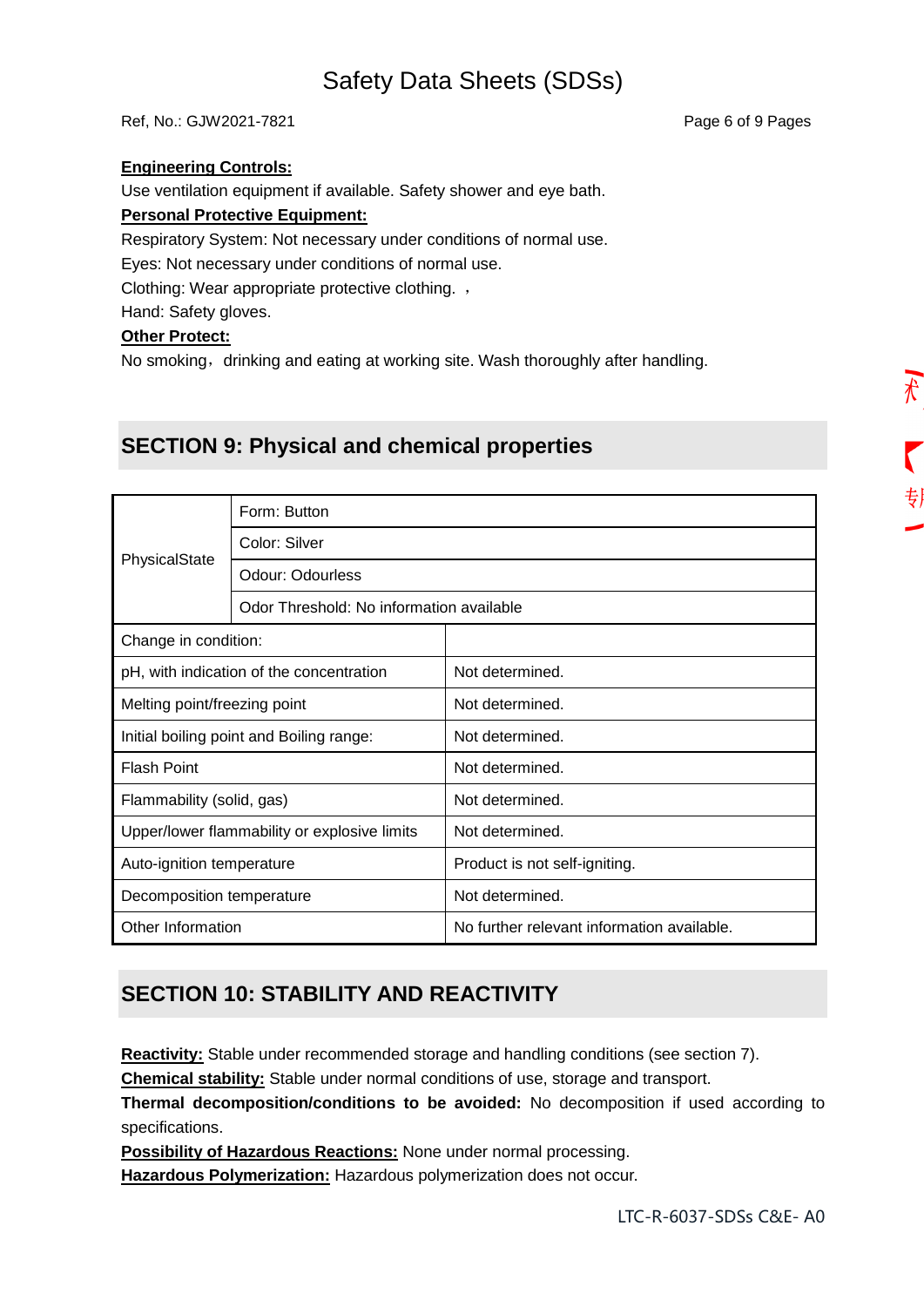Ref, No.: GJW2021-7821 **Pages** 7 of 9 Pages **Conditions to avoid:** Strong heating, fire, Incompatible materials. **Incompatible materials:** Strong oxidizing agents. Strong acids. **Hazardous Decomposition Products:** Carbon oxides, other irritating and toxic gases.

### **SECTION 11: TOXICOLOGICAL INFORMATION**

**Acute toxicity:** No data available. **Skin corrosion/irritation:** No irritant effect. **Serious eye damage/irritation:** Cause serious eye irritation. **Respiratory or skin sensitization:** No sensitizing effects known. **Specific target organ system toxicity:** No information available. *Note: The internal battery materials may cause irritation to eyes and skin.*

### **SECTION 12: ECOLOGICAL INFORMATION**

**Toxicity:**No further relevant information available. **Persistence and degradability:**No further relevant information available. **Bioaccumulative potential:**No further relevant information available. **Mobility in soil:**No further relevant information available. **Results of PBT and vPvB assessment:** PBT: Not applicable. vPvB: Not applicable. **Other adverse effects:**No information available.

## **SECTION 13: DISPOSAL CONSIDERATIONS**

### **Waste treatment methods**

Recommendation: Lithium batteries are best disposed of as a non-hazardous waste when fully or mostly discharged. Contact a licensed professional waste disposal service to dispose of large quantities materials.

#### **Other disposal recommendations**

Recommendation: Disposal must be made according to official regulations.

### **SECTION 14: TRANSPORT INFORMATION**

The product had been tested according to the requirements of the UN manual of tests and Criteria, Part III, subsection 38.3.(see section 2) **EmS No:** F-A ,S-I **Marine pollutant:** No **Environmental hazards:** Not applicable. **Special precautions for user:** Not applicable. **Hazard Class:** Not applicable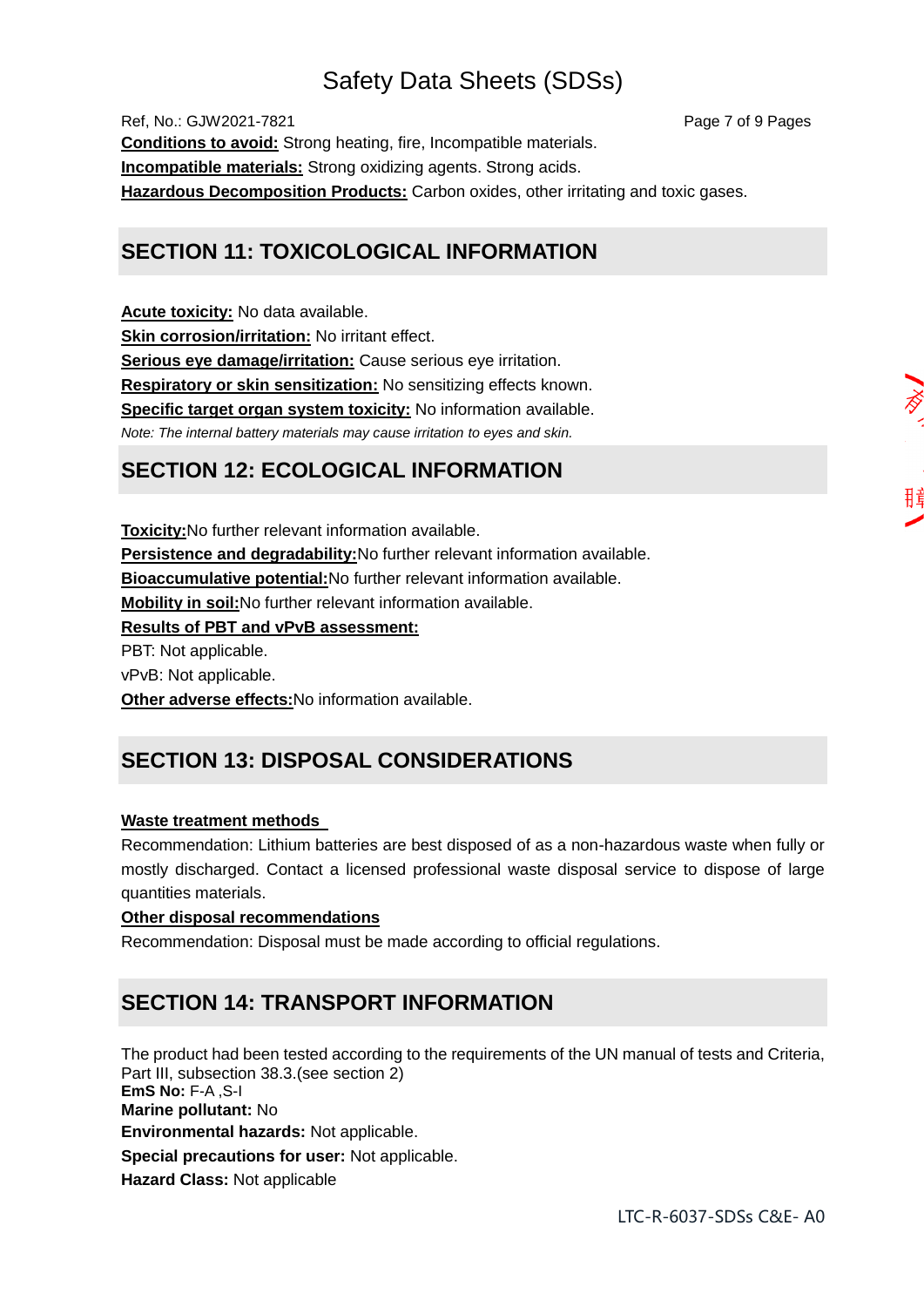Ref, No.: GJW2021-7821 **Page 8 of 9 Pages** Page 8 of 9 Pages **UN/ID Number:** UN3091 **Packaging Group**: N/A.

#### **Air transport**

**Label for conveyance:** Lithium Battery Mark

The goods are complied with the requirements of Section II of Packing Instruction 970 of 63rd DGR Manual of IATA (2022 Edition).

#### **Maritime transport**

**Label for conveyance:** Lithium Battery Mark

The goods are complied with the requirements of Special provision 188 of IMDG CODE (Amdt. 40-20)(2020 Edition)

#### **Land transport**

**Label for conveyance:** Lithium Battery Mark

The goods are complied with the requirements of Special provision 188 of Agreement concerning the International Carriage of Dangerous Goods by Road (ADR 2021)

### **SECTION 15: REGULATORY INFORMATION**

#### **International Regulation:**

Globally Harmonized System of Classification and Labeling of Chemicals Recommendations on the Transport of Dangerous Goods Model Regulations IATA Dangerous Goods Regulations (DGR)

International Maritime Dangerous Goods (IMDG CODE)

#### **EU Regulation:**

EU regulation (EC) 1272/2008 on "Classification, Labeling and Packaging of Substances and Mixtures" (CLP)

Registration, Evaluation and Authorization of Chemicals (REACH)

European Agreement concerning the International Carriage of Dangerous Goods by Road (ADR)

#### **US Regulation:**

American National Standard for Hazardous Workplace Chemicals – Hazard Evaluation and Safety Data Sheet and Precautionary Labeling Preparation

### **SECTION 16: OTHER INFORMATION**

This file is only effective to the batteries (CR2450) provided by commissioner Shenzhen Sonoff Technologies Co., Ltd. . The commissioner provides the composition information of batteries, and promises its integrity and accuracy. Users should read this file carefully, and use the batteries in correct method. CVC Testing Technology Co., Ltd. doesn't assume responsibility for any damage or loss because of misuse of batteries.